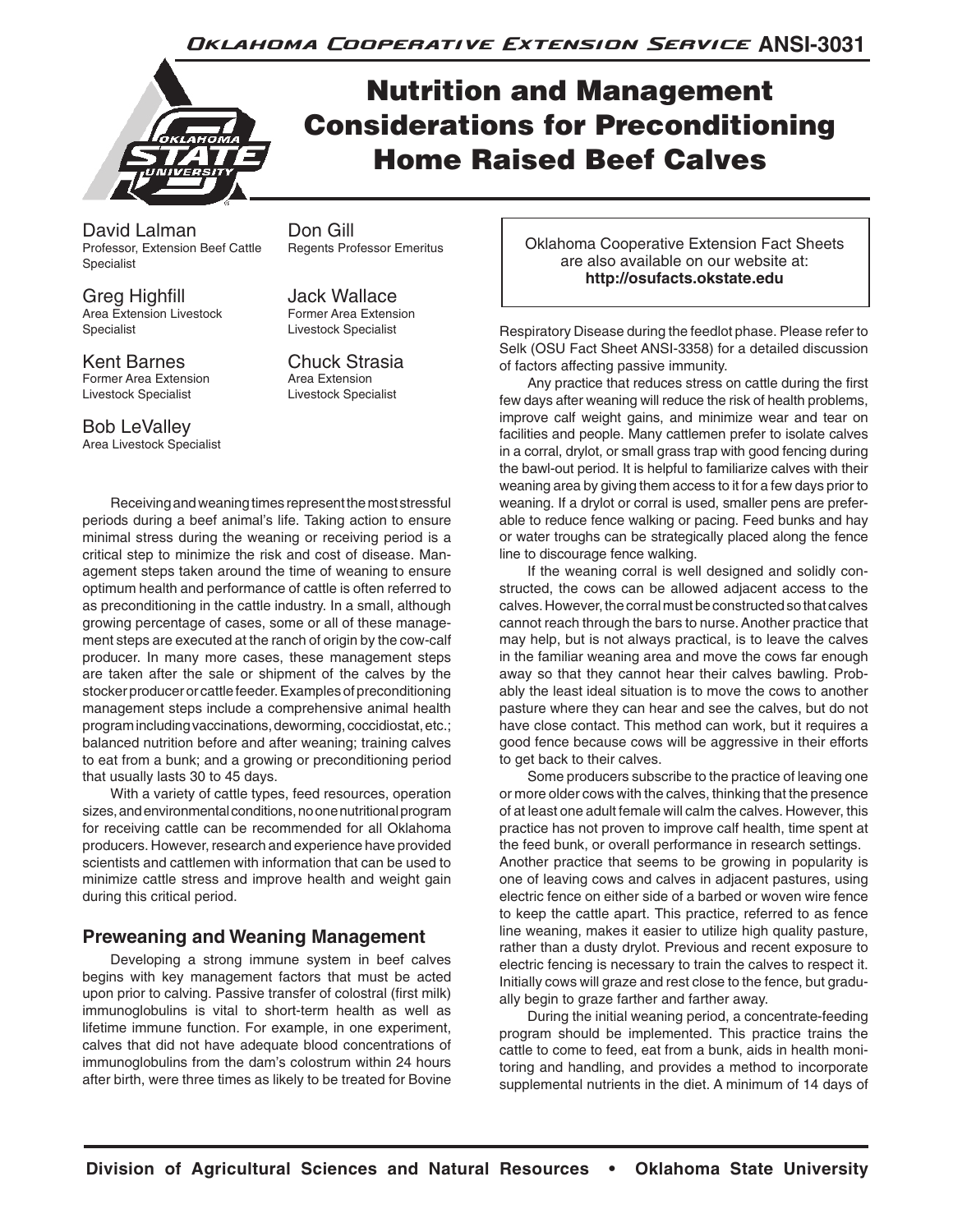concentrate feeding is recommended to ensure that all the cattle have been trained to eat from the bunk.

#### **Deworming**

Many forage systems in Oklahoma are favorable for the proliferation of internal and external parasites. In contrast to adult cattle, calves do not acquire full immunity to gastrointestinal parasites until about a year after they are weaned, thus weaned calves are very susceptible to internal parasites (worms). Cattle infected with internal parasites will have reduced appetites and suppressed immune function as well as reduced ability to respond to vaccination. Producers should consult their veterinarians for assistance in identifying the most appropriate product to use for their area and current conditions. In general, a broad-spectrum endectocide that is effective against inhibited *O. ostertagia* (brown stomach worm) should be used. *O. ostertagia* is thought to be one of the most damaging and frequently occurring parasites affecting beef cattle. Ivomec®, Valbazen®, Synanthic®, Cydectin®, Dectomax®, Eprinex®, or SafeGuard® (at the 2X rate) are appropriate for mid-summer deworming to control *O. ostertagia*.

Many preconditioning programs that require certification include deworming as one of the health management requirements. In these programs, producers usually have the option of deworming calves two to six weeks prior to weaning, at weaning, or two to three weeks after weaning. Deworming at the earliest possible date within the program's guidelines will ensure that weight gain is not limited by parasite infestation and digestive tract damage. Additionally, the early application should improve the efficacy of the vaccine products used. In effect, applying the deworming product as early as possible (preferably two to six weeks prior to weaning) should improve the efficiency, profitability, and effectiveness of the entire preconditioning effort.

#### **Implanting**

Few, if any, beef cattle management practices are more cost effective or have a higher return on investment than properly used growth promoting implants. These implants are pellets that are implanted just under the skin, on the backside of the ear of growing calves. The pellets release extremely low concentrations of various hormones or hormone-like substances that improve average daily gain 7 percent to 17 percent and feed efficiency 4 percent to 12 percent.

Stocker producers and feedyards prefer that calves do not have an active implant present when calves arrive at their operation. This allows the stocker producers or cattle feeders to uniformly initiate their own implant strategy and minimize problems associated with overlapping implants. These problems can include a higher incidence of buller steers, advanced carcass maturity, and lower quality grade. Implants approved for suckling calves generally have an active payout period of 70 to 90 days. Therefore, cattlemen who wish to participate in certified preconditioning programs requiring a minimum of a 45-day weaning period should:

- • Considerimplanting their steers and heifers that will NOT be retained as replacements at branding time (45 to 90 days of age)
- Reimplant (if implanted at branding) or initially implant steers destined for the certified preconditioning program during the two to six week window prior to weaning
- If calves cannot be implanted during the two to six week window prior to weaning, they should not be implanted at all, other than at branding
- If there is any possibility that heifers could be purchased or retained for replacements, they should not be implanted more than one time under any circumstance

Implant products cleared for use in suckling calves include; Ralgro®, Synovex C®, Component E-C®, Encore®, and Compudose®.

## **Post-weaning**

#### **Preconditioning Nutrition**

Since the nutrition program can make up 50 percent to 70 percent of the preconditioning budget, careful consideration, planning, and preparation are warranted. Several nutritional management options are available for weaning and preconditioning calves, and they vary considerably within regions of the state. In selecting an effective program, producers should first define and prioritize the objectives of the nutritional management program. Objectives might include:

- Optimizing condition and health of the cattle for the next phase
- Producing added weight gain at a low cost
- Marketing home raised feed resources through the preconditioning program
- • Minimizing the risk of digestive disorders and disease during the weaning and preconditioning phase
- Achieving a specific target weight for the cattle by sale or shipping date
- Accomplishing the above objectives in a way that requires minimal labor and equipment investment

Producers must be cautious not to over-condition cattle that might be destined for a moderate to low plane of nutrition, such as dry wintering on native pasture or hay with minimal supplementation. Much of the weight and condition (flesh) gained during preconditioning will be lost, resulting in poor overall production efficiency. Cattle buyers with orders for cattle to go to this type of situation will not be interested in paying very much for fleshy calves that have been fed to gain more than 2 lbs per day. However, if the cattle are more likely to go directly to high quality pasture or to a feed yard where a high concentrate ration is fed, a higher rate of gain, and increased fleshiness is justified.

Preconditioning feeds must be highly palatable. Remember that freshly weaned calves will be more concerned about the absence of their mothers than eating hay or processed feeds. Consequently, feed intake will be low for three to four days, especially if the calves had not been previously exposed to feed in bunks or creep feeders. Providing highly palatable and/or familiar feeds serves to minimizes the length of this fasting period resulting in improved weight gain and reduced stress during the first week after weaning.

Actual weight gain is difficult to predict accurately because it can be influenced by many factors. Some of the major factors determining weight gain during this period are listed as follows:

1. Health of the calves during weaning and preconditioning. Sick or parasite-infested calves obviously will not gain well.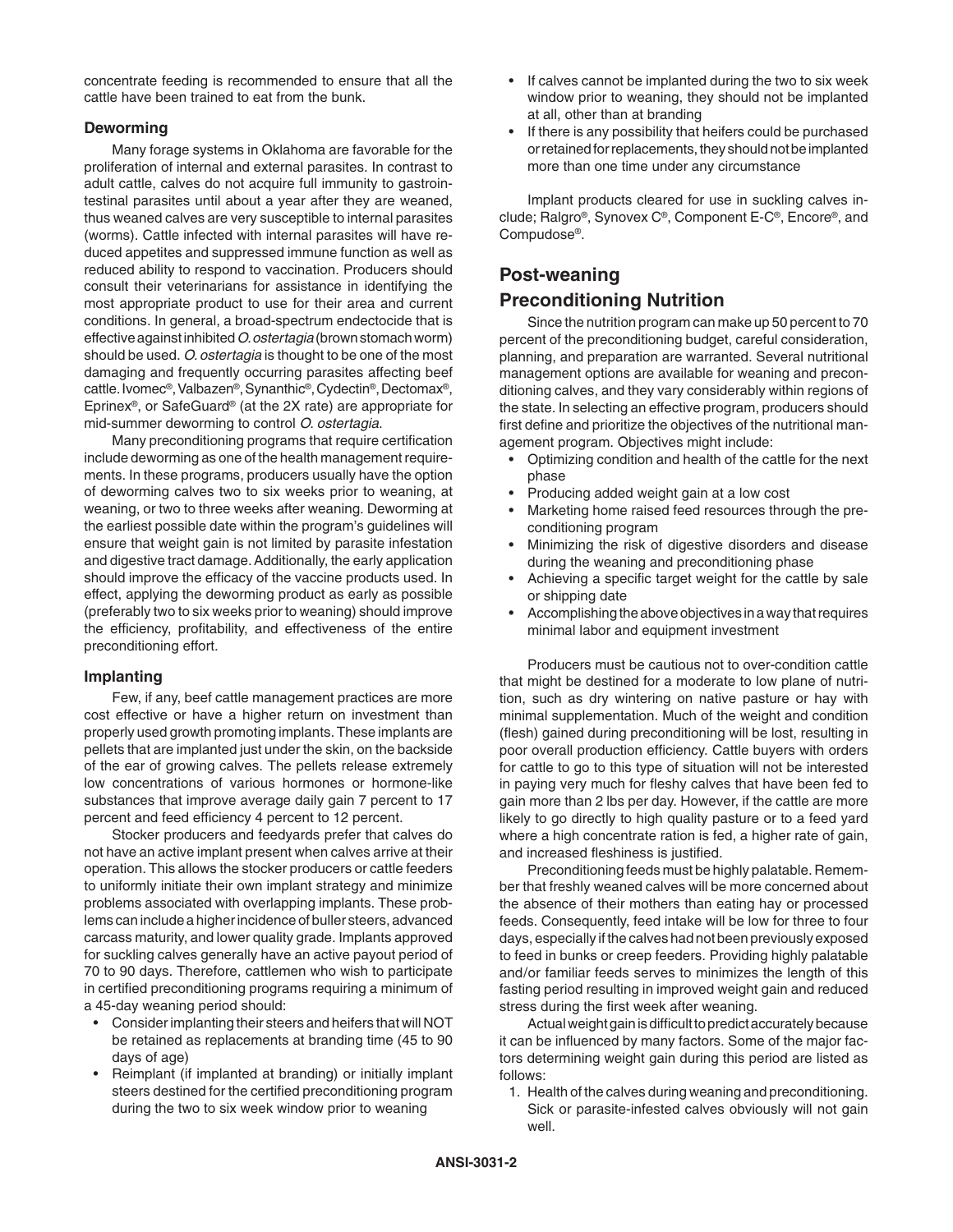- 2. How quickly after weaning the calves increase their feed intake.
- 3. The amount of feed or forage consumed.
- 4. The energy level of the total diet, assuming that protein, minerals, and vitamin requirements are met to sustain the energy allowable gain.
- 5. The presence of growth promoting implants and/or other feed additives.
- 6. Length of the feeding period.
- 7. Previous level of nutrition, such as cows' milk production and preweaning pasture conditions, and the resulting flesh condition of the calves. Fleshy calves generally do not gain as rapidly as thin to moderately fleshed calves.
- 8. Genetic potential for growth, which is inherited from the calves' sire and dam.
- 9. Weighing conditions and gut fill. Since young calves can consume between 0 percent and 4 percent of their body weight, unequal fill conditions from one weigh date to the next can cause weight swings of up to 20 to 30 lbs during short time periods.

#### **Grazing Programs and Supplements**

In many cases, the cheapest and most convenient preconditioning nutrition program is to turn calves back out on high quality pasture four to seven days after they have been weaned. The pasture should be within easy access to a corral and chute where any sick calves can be restrained for treatment if necessary. Forage quality and availability will vary dramatically depending on species, growing conditions, previous grazing management, and time of the year.

The calves should be given access to the highest quality pasture available. Ensuring high quality pasture at the time of weaning requires considerable planning and pasture management months ahead of time. An excellent method to ensure the highest quality pasture possible is to utilize the rotational grazing technique. For the purpose of this discussion, rotational grazing will simply serve to stage an area for the calves to graze that represents immature (high quality) forage or forage regrowth. A second approach is to stage the production of high quality forage to match the timing of the preconditioning period. For example, if calves are to be sold in a special auction during late October, calves could be weaned in early September and turned out on native pasture until adequate stockpiled Bermudagrass or fescue is available. Another example would be to turn calves out on stockpiled Bermudagrass in mid-October followed by a move to an overseeded rye pasture in mid-November.

#### **Access to Water and Feed**

There is varying opinion among producers as to whether cattle should have access to water, feed or hay, or both upon weaning or receiving. A Texas Tech study showed that when long-haul cattle (720 miles, 6.6 percent shrink) were deprived of water for six to eight hours after arrival, but were immediately offered feed, feed intake was reduced during the first week. There is no evidence to support any advantage in withholding either water or feed from cattle upon arrival. The water source should be fresh, clean, and easily located by the cattle. Many cattlemen prefer to place good quality grass hay in bunks for the first 24 hours after arrival before offering the receiving diet.

#### **Feeding and Bunk Management**

Newly received or weaned cattle should be fed at approximately the same time each day in order to establish a consistent eating time. As a result, sickness is much easier to detect because sick cattle are slower to come to the feed bunk. Twice-a-day feedings during the first one to two weeks may be advisable for young, lightweight, or highly stressed cattle. Bunks should be kept clean of manure, stale feed, and silage trash.

#### **Feed Intake**

After a period of water and feed removal, which often occurs during weaning and shipping, rumen fermentation is greatly reduced and remains low for several days after cattle are put back on feed. These changes lead to decreased appetite and feed intake. Calves that remain healthy often return to a normal appetite and steady feed intake within two weeks after arrival. However, when calves are sick upon arrival or develop a respiratory disease after arrival, feed intake is reduced further, and the length of time for an animal to return to normal is extended, as shown in Table 1.

A wide range in crude protein and energy concentration is indicated in Table 2 because the level of these nutrients largely depends on animal weight, level of stress, expected feed intake, and desired weight gain.

#### **Receiving Diet Nutrient Concentration**

With dry matter intake low during the weaning or receiving period, preconditioning rations should be designed to maximize intake and provide greater concentrations of required nutrients. Refer to Table 2 for current nutrient recommendations for receiving rations intended for highly stressed calves.

#### **Protein Source**

The protein in receiving diets should be from a plant protein source, such as soybean meal, cottonseed meal, alfalfa, or wheat middlings. Stressed calves have a lower tolerance for nonprotein nitrogen (urea) than do nonstressed calves. Nonprotein nitrogen is not recommended in receiving diets for cattle weighing less than 600 lbs, and certainly should not be used in diets for calves weighing less than 350 lbs.

#### **Feed Additives**

The occurrence of subclinical coccidiosis during receiving is well known; therefore, all receiving rations should contain a coccidiostat. Coccidiosis appears to play a role in the immune response, and coccidiostats have been shown to improve feed efficiency and rate of gain during the receiving period. Feed additives approved for aiding in the prevention of coccidiosis include decoquinate (Deccox®), lasalocid (Bovatec®), and mo-

#### **Table 1. Dry matter feed intake of newly arrived calves (% of body weight).**

| Days from receiving | Healthy | Sick |
|---------------------|---------|------|
| $0$ to $7$          | 1.55    | 0.90 |
| 8 to 14             | 1.90    | 1.43 |
| 15 to 28            | 2.71    | 1.84 |
| 29 to 56            | 3.03    | 2.68 |
|                     |         |      |

Source: Hutcheson and Cole.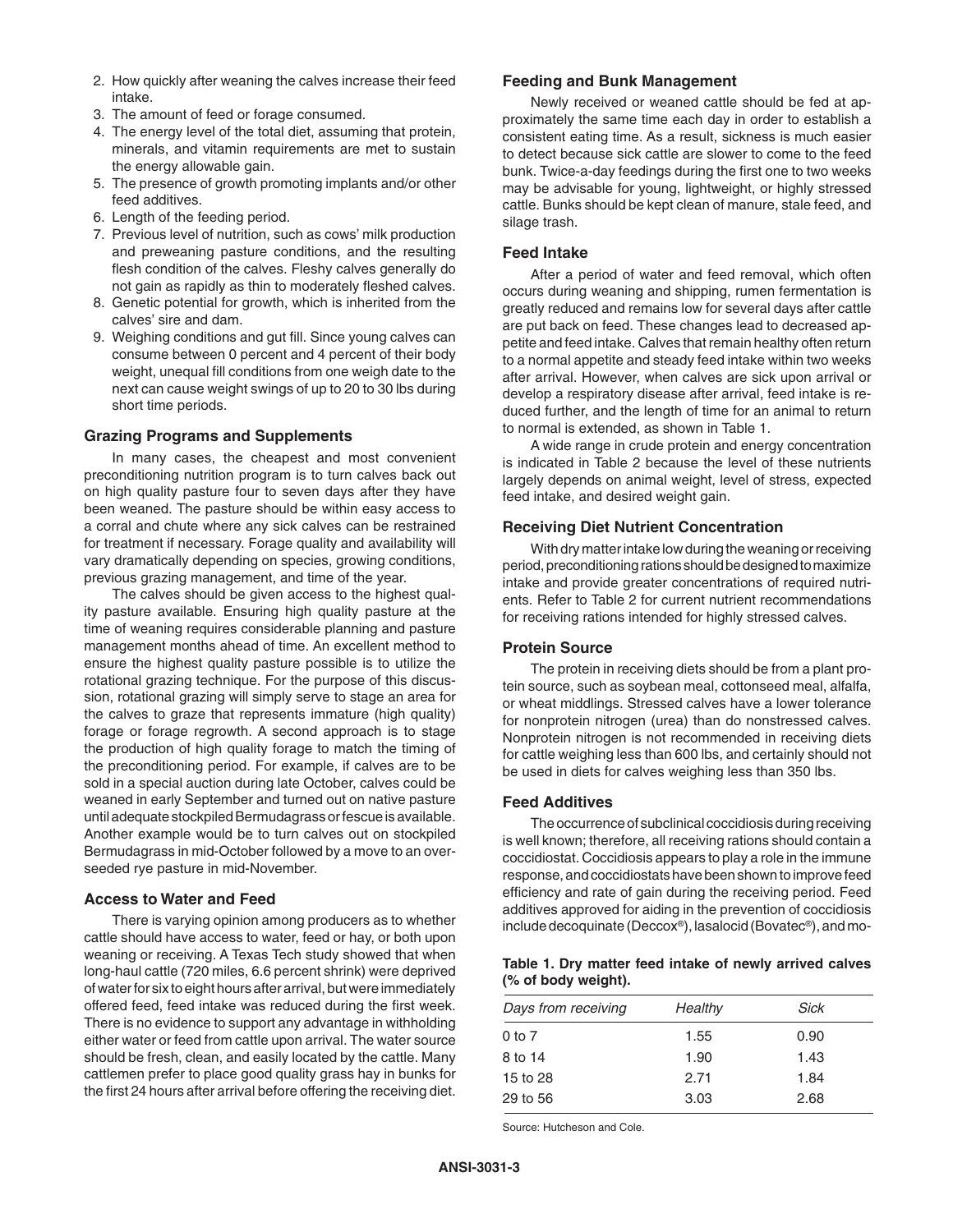|                                     | Table 2. Suggested dietary nutrient concentrations for |  |
|-------------------------------------|--------------------------------------------------------|--|
| stressed calves (dry matter basis). |                                                        |  |

| Nutrient                   | Unit    | Suggested Range |
|----------------------------|---------|-----------------|
| Dry matter                 | $\%$    | 80-90           |
| Crude protein              | $\%$    | 12.5-17         |
| Net energy for maintenance | Mcal/lb | $0.6 - 0.85$    |
| Net energy for gain        | Mcal/lb | $0.35 - 0.55$   |
| Calcium                    | $\%$    | $0.6 - 0.8$     |
| Phosphorus                 | $\%$    | $0.4 - 0.5$     |
| Potassium                  | $\%$    | $1.2 - 1.4$     |
| Magnesium                  | ℅       | $0.2 - 0.3$     |
| Sodium                     | ℅       | $0.2 - 0.3$     |
| Copper                     | ppm     | $10 - 15$       |
| Iron                       | ppm     | 100-200         |
| Manganese                  | ppm     | 40-70           |
| Zinc                       | ppm     | 75-100          |
| Cobalt                     | ppm     | $0.1 - 0.2$     |
| Selenium                   | ppm     | $0.1 - 0.2$     |
| lodine                     | ppm     | $0.3 - 0.6$     |
| Vitamin A                  | IU/lb   | 2,000-3,000     |
| Vitamin E                  | IU/Ib   | 20-50           |

Source: Adapted from National Research Council, Nutrient Requirements of Beef Cattle.

nensin (Rumensin®). A further method to control coccidiosis is to treat the water source with amprolium. A veterinarian should be consulted to determine the most effective coccidiostat in your program.

Research at several locations has shown that adding vitamin E to receiving diets can improve gain and may reduce sickness. Vitamin E should be fed between 400 IU and 500 IU/hd/day during the receiving and starting period. In general, responses to vitamin E additions in the diet have been positive. However, injections of vitamin E at processing have often been noneffective and even detrimental.

#### **Light Calves**

Calves weaned early, 6 to 16 weeks of age, and those weighing less than 350 lbs require nutrient-dense diets. Calves cannot efficiently digest moderate- and low-quality roughage. As a result, receiving diets for young, light calves should be highly palatable and higher in protein and digestible carbohydrates than receiving diets for calves weighing over 350 lbs. Programs utilizing free-choice hay as the major ingredient will not be as effective as mixed rations that are higher in concentrates. Young calves do not seem to be as prone to acidosis as yearlings, and according to New Mexico research (Lofgreen and Kirksey), prefer concentrate to roughage when stressed and sick.

Two suggested receiving diets for very young calves are shown in Table 3. These diets were developed for the purpose of early weaning, 6 to 8 weeks old, and have proven to be extremely palatable to newly received calves. Diet A has the advantage of requiring fewer commodities and no alfalfa pellets. However, Diet B is less bulky, resulting in better handling characteristics, and should flow better in self-feeders. These diets can be blended as shown; or soybean meal,

minerals, and additives can be pelleted before being mixed with the cottonseed hulls, alfalfa pellets, and corn. Pelleting the supplement improves the physical characteristics of the diet and may help to stimulate intake. Cottonseed hulls are an effective fiber source and appetite stimulant. Because of their low nutrient value and relatively high cost, however, cottonseed hulls are hard to justify in most diets. Even so, cottonseed hulls are very palatable to cattle, and calves will often consume unfamiliar feeds more readily when cottonseed hulls are added.

The protein and energy content of these diets is much higher than would be required in yearling programs. However, these levels are necessary for small calves with high protein and energy needs, but with a relatively low feed intake. Consumption of the diets shown in Table 3 should be 3 percent of body weight within two weeks, and calves should gain between 1.75 lbs and 2.25 lbs per day.

Both diets shown in Table 3 are intended to be fed as complete rations. Other roughage sources should not be provided. If hay is offered, some calves may only consume hay. The result is a nutrient-deficient diet. Energy deficiency in lightweight calves can severely depress the immune system and increase the incidence of sickness.

#### **Calves Weaned at Normal Age**

For calves weaned at 6 to 8 months of age or weighing over 350 lbs, receiving programs based on either roughage

| Table 3. Suggested diets for receiving very light calves |  |  |  |
|----------------------------------------------------------|--|--|--|
| or early weaning.                                        |  |  |  |

| Ingredient          | Diet A     | Diet B                           |  |  |
|---------------------|------------|----------------------------------|--|--|
|                     |            | % of diet, as-fed                |  |  |
| Cottonseed hulls    | 29.0       | 14.9                             |  |  |
| Alfalfa pellets     |            | 15.0                             |  |  |
| Rolled corn         | 46.0       | 46.0                             |  |  |
| Cane molasses       | 4.0        | 4.7                              |  |  |
| Soybean meal (47%)  | 18.5       | 17.7                             |  |  |
| Calcium carbonate   | 1.2        | 0.8                              |  |  |
| Dicalcium phosphate | 0.5        | 0.5                              |  |  |
| Salt                | 0.3        | 0.3                              |  |  |
| Magnesium oxide     | 0.1        | 0.1                              |  |  |
| Zinc oxide          | 0.008      | 0.008                            |  |  |
| Vitamin A           | 2500 IU/lb | 2500 IU/lb                       |  |  |
| Vitamin E           | 40 IU/lb   | 40 IU/lb                         |  |  |
| Coccidiostat        |            | As per veterinarian's preference |  |  |
|                     |            | Nutrient Content (DM basis)      |  |  |
| Dry matter, %       | 88.7       | 88.5                             |  |  |
| NEm, Mcal/lb        | 0.82       | 0.84                             |  |  |
| NEg, Mcal/lb        | 0.48       | 0.50                             |  |  |
| Crude protein, %    | 16.0       | 17.5                             |  |  |
| Potassium, %        | 1.24       | 1.3                              |  |  |
| Calcium, %          | 0.80       | 0.82                             |  |  |
| Phosphorus, %       | 0.40       | 0.43                             |  |  |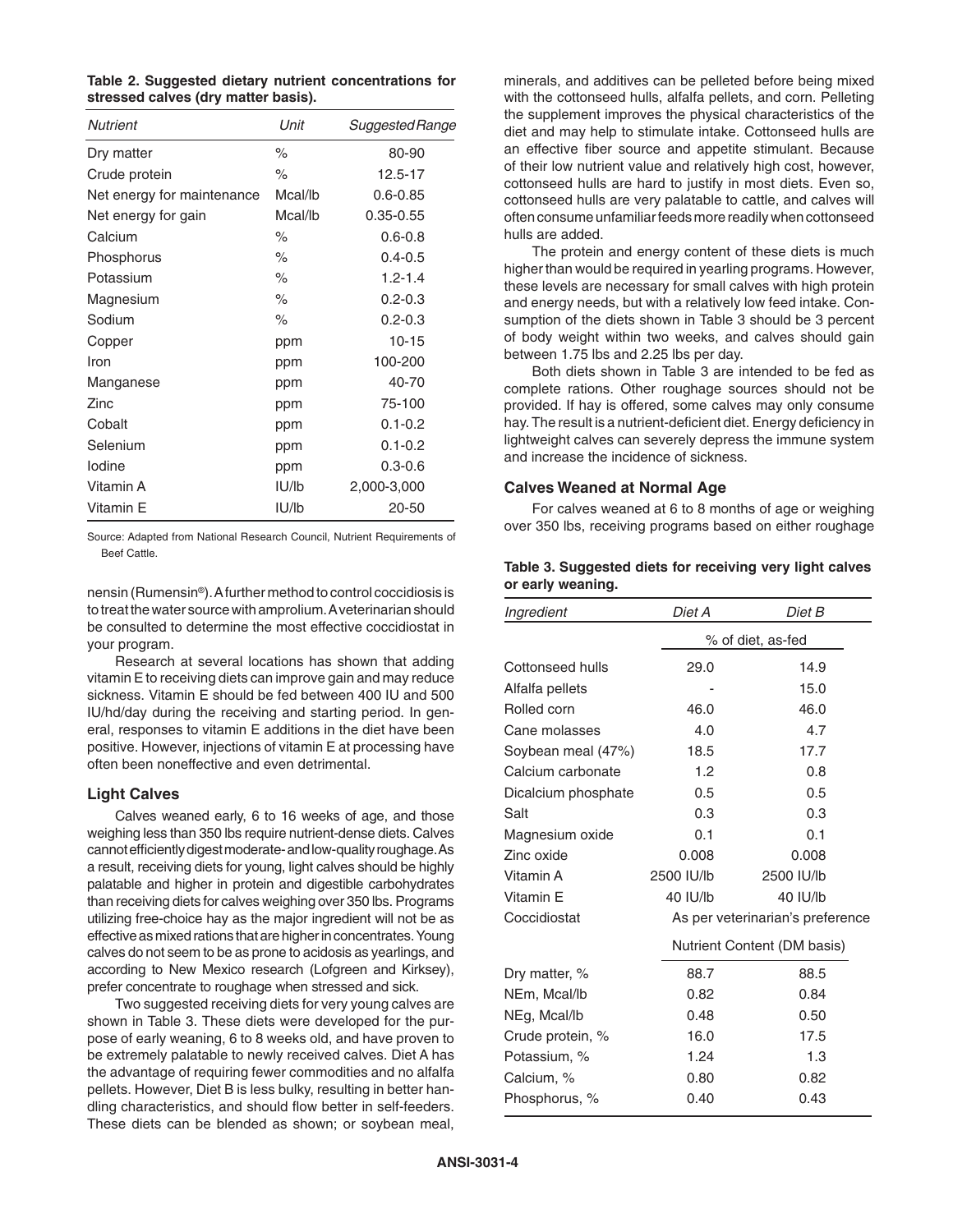**Table 4. Performance of calves received 28 days on alternative feed programs.**

|                     | $19.0$ ouncentrate Hallon |           |               |              |
|---------------------|---------------------------|-----------|---------------|--------------|
|                     | Alfalfa                   | Native    | <b>Native</b> | 40% Protein  |
|                     | hay, 1st                  | hay, 1st  | hay, 4        | supplement   |
|                     | week only                 | week only | weeks         | + Native hay |
|                     |                           |           |               | 4 weeks      |
| No. of calves       | 31                        | 31        | 31            | 32           |
| Treated, %          | 26                        | 23        | 32            | 16           |
| Days treated        | 3.5                       | 4.1       | 4.0           | 4.4          |
| Milled feed or supp |                           |           |               |              |
| intake, Ibs         | 9.7                       | 10.4      | 9.5           | 1.93         |
| Hay, intake, Ibs    | 1.5                       | 1.1       | 3.5           | 8.83         |
| Daily gain, Ibs     | 1.85                      | 1.94      | 2.01          | 1.23         |
| Feed:Gain           | 6.04                      | 5.95      | 6.44          | 8.75         |

*75% Concentrate Ration*

Source: Lofgreen and Kirksey.

diets or high concentrate diets can be effective. The decision as to which nutritional program to use will often depend on the availability of resources on the farm or ranch and the advantages and disadvantages of the programs.

There is an apparent trade-off between rate and efficiency of weight gain and sickness in concentrate- versus roughage-based receiving programs. Research from New Mexico (Lofgreen and Kirksey) indicates that weight gain and feed efficiency is improved, but incidence of sickness is slightly increased with receiving diets containing high concentrate, 75 percent, in comparison to a prairie hay diet supplemented with a high-protein pellet as shown in Table 4. Other research has shown a trend of increased sickness as concentrate in the diet is increased from 25 percent to 75 percent of diet dry matter.

Concentrate diets that are moderate to low in starch content and formulated with highly digestible fiber sources, such as distillers grains, wheat middlings, and soybean hulls, may reduce the incidence of sickness as well as the risk of acidosis. At the same time, rate and efficiency of gain should be similar to that of receiving diets based on grain.

Table 5 includes three suggested weaning or receiving diets for calves and yearlings weighing 400 lbs or more. All of these diets use cottonseed hulls as the fiber source or scratch factor, which is important in stimulating rumen motility and reducing acidosis. As mentioned before, cottonseed hulls do not contribute a great deal from a nutrient standpoint, but are very palatable to cattle and can be justified during the critical receiving period. Diet C in Table 5 is a more traditional mix based on corn and alfalfa pellets and has been used in Oklahoma for several years with success. Diets D and E are based on the palatable byproduct feeds of corn distillers grains, wheat middlings, and soybean hulls, respectively.

Such feeds provide a greater proportion of digestible fiber with moderate to low starch content. These formulations may also provide an opportunity to cut costs when byproduct feeds are under priced relative to other commodities.

For Diets C and E, a supplement pellet can be made from soybean meal, minerals, vitamins, and additives. If a supplement is desired for Diet D, a portion of corn can be mixed with

#### **Table 5. Receiving rations for 400- to 600-lb calves.**

| Ingredient                  | Diet C               | Diet D                           | Diet E     |  |
|-----------------------------|----------------------|----------------------------------|------------|--|
|                             | % in Ration (as-fed) |                                  |            |  |
| Cottonseed hulls            | 14.0                 | 20.0                             | 15.0       |  |
| Alfalfa pellets             | 19.0                 |                                  |            |  |
| Rolled corn                 | 51.0                 | 30.5                             | 22.0       |  |
| Corn distillers grains      |                      | 43.0                             |            |  |
| Wheat middlings             |                      |                                  | 25.0       |  |
| Soybean hulls               |                      |                                  | 25.0       |  |
| Cane molasses               | 4.2                  | 4.5                              | 4.5        |  |
| Soybean meal (47%)          | 10.3                 |                                  | 7.5        |  |
| Calcium carbonate           | 0.6                  | 1.2                              | 1.0        |  |
| Dicalcium phosphate         | 0.6                  |                                  |            |  |
| Potassium chloride          |                      | 0.5                              |            |  |
| Salt                        | 0.25                 | 0.25                             | 0.25       |  |
| Magnesium oxide             | 0.1                  | 0.1                              |            |  |
| Zinc oxide                  | 0.008                | 0.008                            | 0.006      |  |
| Vitamin A                   | 2500 IU/lb           | 2500 IU/lb                       | 2500 IU/lb |  |
| Vitamin E                   | 40 IU/lb             | 40 IU/lb                         | 40 IU/lb   |  |
| Coccidiostat                |                      | As per veterinarian's preference |            |  |
| Nutrient Content (DM basis) |                      |                                  |            |  |
| Dry matter, %               | 88.5                 | 90.0                             | 89.0       |  |
| NEm, Mcal/lb.               | 0.83                 | 0.87                             | 0.83       |  |
| NEg, Mcal/lb.               | 0.49                 | 0.54                             | 0.51       |  |
| Crude protein, %            | 14.5                 | 14.8                             | 14.5       |  |
| Potassium, %                | 1.22                 | 1.2                              | 1.18       |  |
| Calcium, %                  | 0.79                 | 0.66                             | 0.71       |  |
| Phosphorus, %               | 0.42                 | 0.42                             | 0.45       |  |

the minerals, vitamins, and additives. Because corn does not make a good quality pellet, this supplement should be mixed and blended as a meal with the remaining ingredients of the diet.

Roughage-based programs often require more labor and covered storage space, as in the case of small square bales. However, if an abundance of high-quality hay is produced on

#### **Table 6. 40% protein pellet for receiving programs with hay.**

| Ingredients               | Percent (as-fed) |  |
|---------------------------|------------------|--|
| Soybean meal              | 88.9             |  |
| Salt                      | 3.0              |  |
| Premix <sup>a</sup>       | 0.18             |  |
| Vitamin A-30,000 IU/gmb   | 0.11             |  |
| Vitamin E-222,800 IU/lbc  | 0.089            |  |
| <b>Cottonseed Meal</b>    | 5.0              |  |
| Dicalcium PO <sub>4</sub> | 2.75             |  |

a To provide desired dosages of decoquinate, Iasalocid, or monensin.

b To provide 15,000 IU vitamin A/lb.

c To provide 200 IU vitamin E/lb.

Source: Gill, D.R., and R.A. Smith.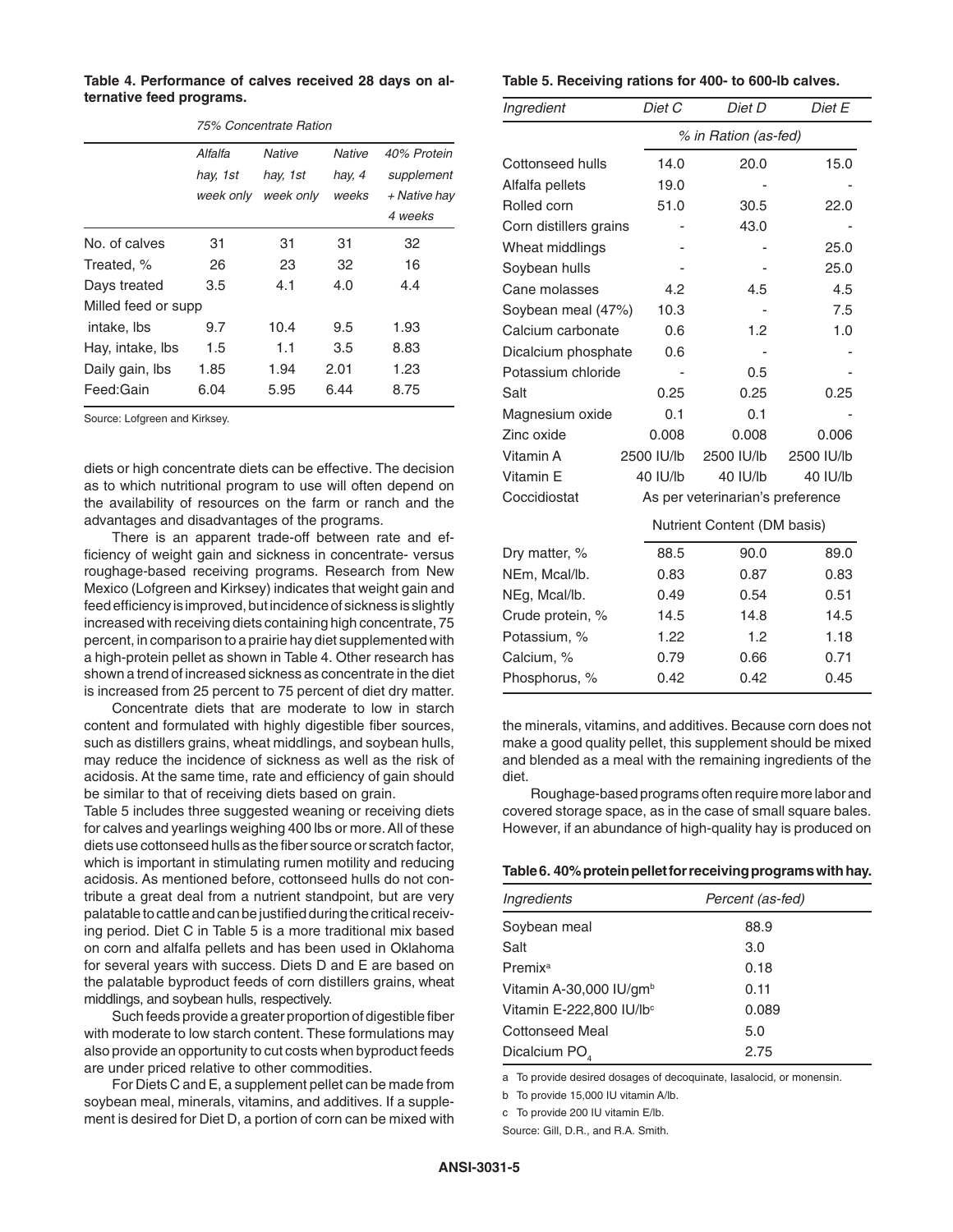the farm or ranch, producers often prefer a hay-based receiving program rather than purchasing expensive concentrate feeds. Weight gain will be considerably lower compared to concentrate programs; however, added gain during receiving, resulting from a high concentrate receiving program, is often lost before the end of a low-input dry winter grazing program. Conversely, if cattle are to be placed on high-quality pasture or enter the finishing phase immediately after the receiving period, higher rates of gain during receiving may be apparent. In situations where 0.5 to 1.5 lbs per day gain during the receiving period is acceptable, high-quality grass hay, which is clean, palatable, and free of mold, plus 2 lbs of a high protein supplement has worked well in research trials and for many producers. The supplement should contain the necessary protein, minerals, vitamins, and feed additives needed to meet the recommended nutrient levels indicated in Table 2. Research and producer experience indicate that although this receiving program does not promote rapid gain, it does minimize health and digestive disorders. A high protein supplement that has worked well with native hay receiving programs in Oklahoma is shown in Table 6.

## **Conclusion**

It is important for producers to help reduce cattle stress during both the weaning phase and the receiving phase. Taking action to ensure minimal stress during the weaning or receiving period is a critical step to minimize the risk and cost of disease. A good preconditioning program will allow for

the optimum health and performance of cattle. Because the usefulness of a program depends on the individual operation, producers should use the information presented here to develop a specific preconditioning plan that will likely be beneficial to their businesses.

### **References**

- Gill, D.R., and R.A. Smith (1988) Nutrition, Health and Management of Newly Arrived Stressed Stocker Cattle. *Oklahoma Beef Cattle Manual* (2nd Edition), 85-105.
- Hutcheson, D.P., and N.A. Cole (1986) Management of Transit-Stress Syndrome in Cattle: nutritional and Environmental Effects. *Journal of Animal Sci*ence 62:555.
- Lofgreen, G.P., and R.E. Kirksey (1982) Effect of Receiving Rations on Subsequent Performance on Grass. *Livestock Research Briefs*. New Mexico State University. p. 17-23.
- Lofgreen, G.P. et al. (1980) Effects of Dietary Energy, Free Choice Alfalfa Hay and Mass Medication on Calves Subjected to marketing and Shipping Stresses. *Journal of Animal Sci*ence 50:590.
- National Research Council. (2000) *Nutrient Requirements*  of Beef Cattle (7<sup>th</sup> Edition). National Academy Press, Washington, D.C.
- Selk, G. (2002) Disease Protection for Baby Calves. OSU Extension Fact Sheet ANSI-3358, Cooperative Extension Service, Oklahoma State University. http://osuextra. okstate.edu/